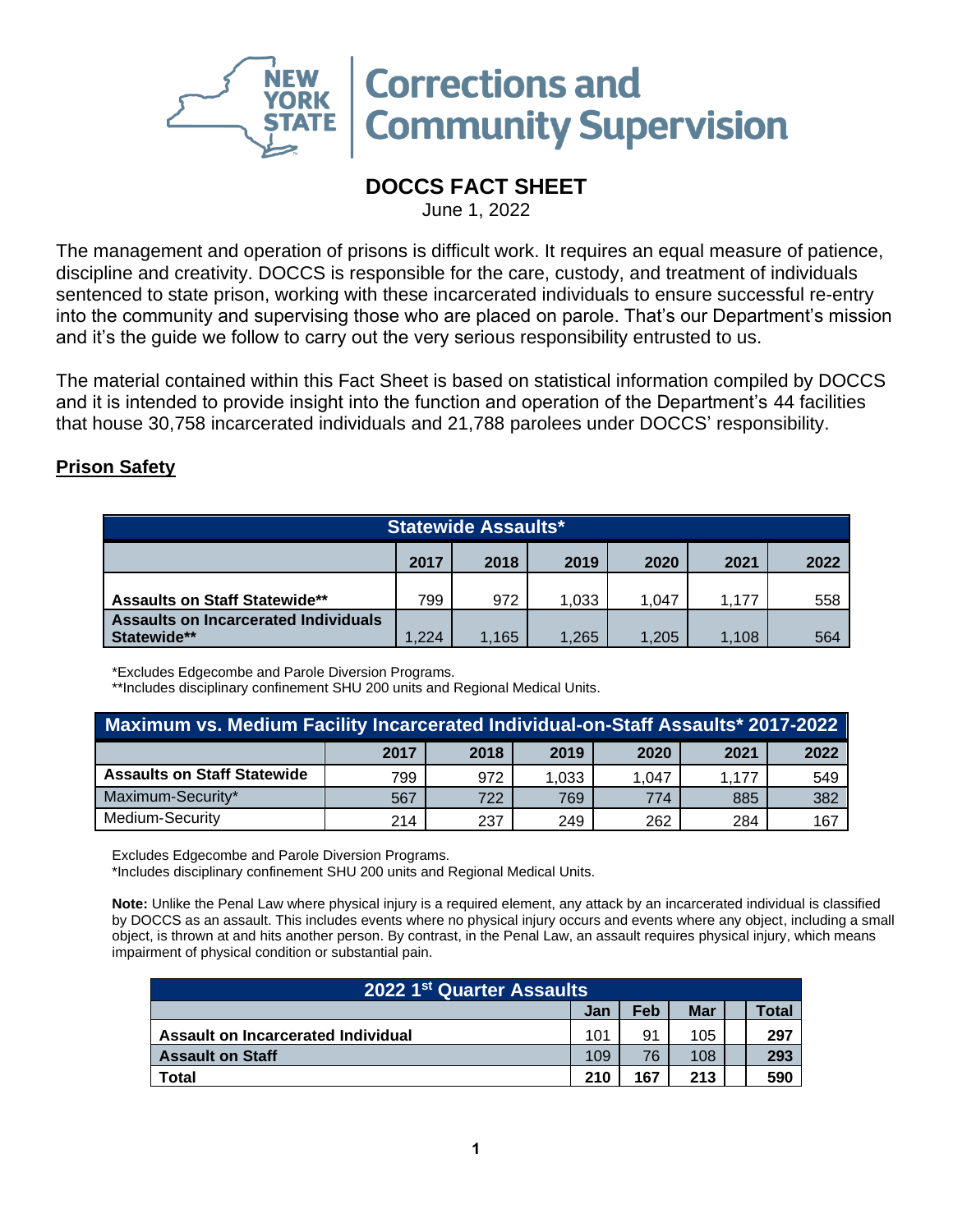| <b>Assault Degree of Injury to Staff</b>                                       |          |          |            |                                                                                 |  |  |  |  |
|--------------------------------------------------------------------------------|----------|----------|------------|---------------------------------------------------------------------------------|--|--|--|--|
| Incident Type: Staff Injured during an Incarcerated Individual on Incarcerated |          |          |            |                                                                                 |  |  |  |  |
| <b>Individual Assault</b>                                                      |          |          |            |                                                                                 |  |  |  |  |
|                                                                                | Mar      | Apr      | <b>May</b> | <b>Total</b>                                                                    |  |  |  |  |
| No Injury                                                                      | 420      | 484      | 499        | 2,128                                                                           |  |  |  |  |
| Minor*                                                                         | 16       | 6        | 16         | 51                                                                              |  |  |  |  |
| Moderate**                                                                     | 0        | $\Omega$ | 0          |                                                                                 |  |  |  |  |
| Serious***                                                                     | 0        | 0        | $\Omega$   | 0                                                                               |  |  |  |  |
| Severe****                                                                     | $\Omega$ | $\Omega$ | $\Omega$   | 0                                                                               |  |  |  |  |
|                                                                                |          |          |            |                                                                                 |  |  |  |  |
| <b>Total</b>                                                                   | 436      | 490      | 515        | 2,180                                                                           |  |  |  |  |
|                                                                                |          |          |            |                                                                                 |  |  |  |  |
|                                                                                |          |          |            | Incident Type: Staff Injured during an Incarcerated Individual on Staff Assault |  |  |  |  |
|                                                                                | Mar      | Apr      | May        | <b>Total</b>                                                                    |  |  |  |  |
| No Injury                                                                      | 476      | 531      | 572        | 2,379                                                                           |  |  |  |  |
| Minor*                                                                         | 157      | 173      | 232        | 788                                                                             |  |  |  |  |
| Moderate**                                                                     | 7        | 10       | 11         | 45                                                                              |  |  |  |  |
| Serious***                                                                     | 1        | 4        | 2          | 12                                                                              |  |  |  |  |
| Severe****                                                                     | $\Omega$ | $\Omega$ |            |                                                                                 |  |  |  |  |
|                                                                                |          |          |            |                                                                                 |  |  |  |  |
| <b>Total</b>                                                                   | 641      | 718      | 818        | 3,225                                                                           |  |  |  |  |

**Note:** Excludes Edgecombe, residential treatment facilities and Parole Diversion Programs and is based upon staff injuries sustained in Unusual Incidents each month, including employee accidents.

Effective October 1, 2014 per Article VII bill, DOCCS added a category of severe and redefined injury definitions.

\*Injuries that require either no treatment, minimal treatment (scratch, bruise, aches/pain) or precautionary treatment.

\*\* Injuries such as lacerations, concussions, 2<sup>nd</sup> degree burns, serious sprains, dislocation, and muscle or ligament damage.

\*\*\*Injuries that require transport to an outside hospital but are not considered life-threatening at the preliminary report.

\*\*\*\* Injuries that cause obvious disfigurement, protracted impairment of health, loss or impairment of organ function, amputation, and injuries that risk cause of death.

## **Escape Incidents**

- The last escape from within a maximum security secure perimeter was 2015 at Clinton Correctional Facility; prior to 2015 the last escape was in 2003.
- The last escape from within a medium security secure perimeter was 1992 at Mid-Orange Correctional Facility.

## **Prison Closures**

- Since 1999, New York's prison population has declined by 57.7 percent, from a high of 72,649 incarcerated individuals to 30,758 (6/1/22).
- Since 2011, the State has eliminated more than 13,000 prison beds and closed a total of 24 correctional facilities due to excess bed capacity resulting in an overall annual savings of approximately \$442 million.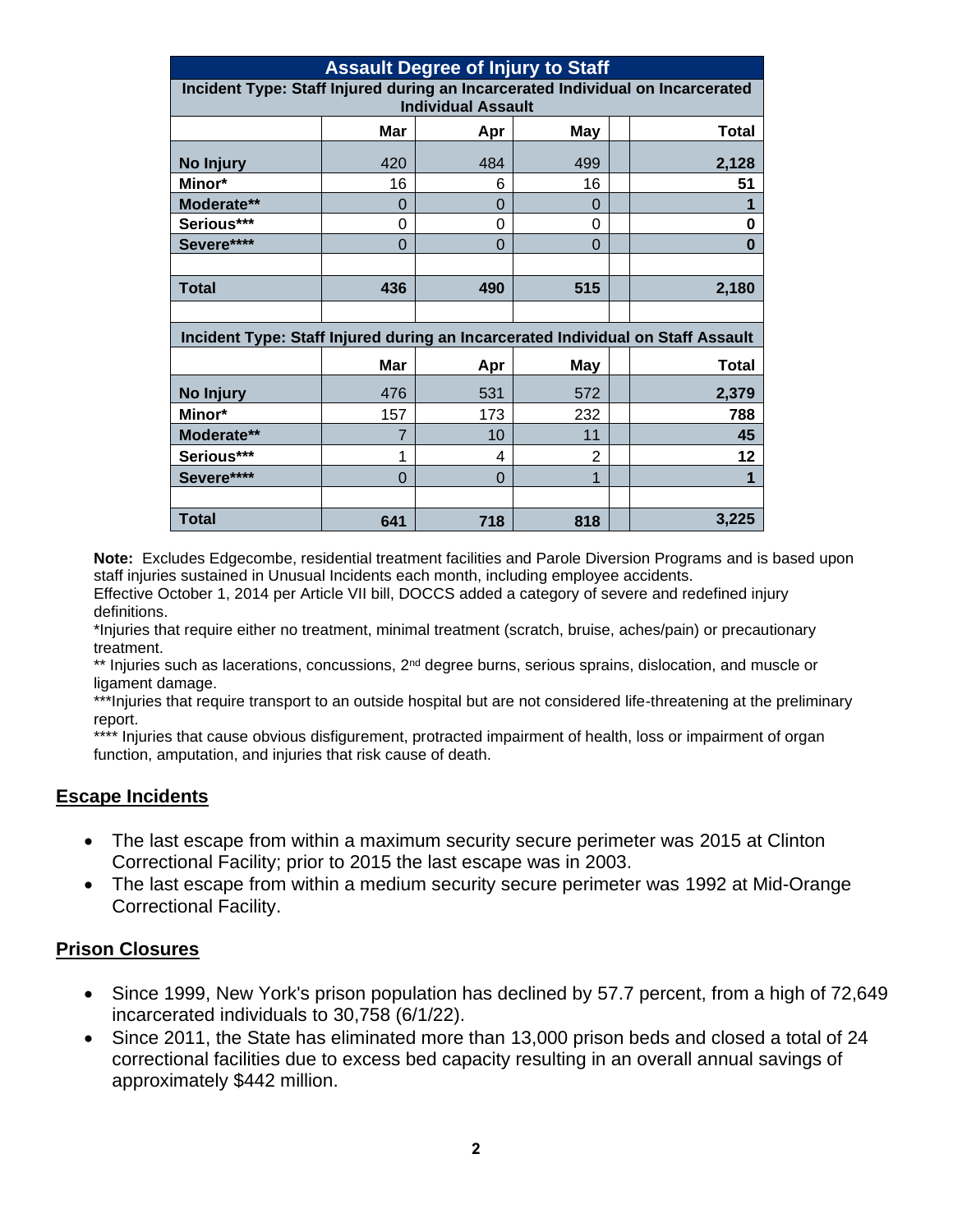• DOCCS security staff reductions have been consistent with incarcerated population declines. In each of the prison closure years, more than 96% of affected employees remained employed, retired or resigned.

|                 | <b>DOCCS Security Staff and Incarcerated Population</b>                                                             |                          |                          |                                          |                                 |                          |                                                                                                                                       |  |  |
|-----------------|---------------------------------------------------------------------------------------------------------------------|--------------------------|--------------------------|------------------------------------------|---------------------------------|--------------------------|---------------------------------------------------------------------------------------------------------------------------------------|--|--|
| <b>December</b> | <b>Correction</b><br><b>Officers</b><br><b>Sergeants</b><br><b>Lieutenants</b><br><b>Positions</b><br><b>Filled</b> | <b>Numeric</b><br>Change | <b>Percent</b><br>Change | <b>Incarcerated</b><br><b>Population</b> | <b>Numeric</b><br><b>Change</b> | <b>Percent</b><br>Change | <b>Staffing Ratio</b><br><b>Incarcerated</b><br><b>Population</b><br><b>Versus</b><br><b>Filled Uniform Staff</b><br><b>Positions</b> |  |  |
| 2003            | 20,794                                                                                                              | $-464$                   | $-2.2%$                  | 66,110                                   | $-1,549$                        | $-2.3%$                  | 3.2                                                                                                                                   |  |  |
| 2004            | 21,068                                                                                                              | 274                      | 1.3%                     | 64,905                                   | $-1,205$                        | $-1.8%$                  | 3.1                                                                                                                                   |  |  |
| 2005            | 21,420                                                                                                              | 352                      | 1.7%                     | 63,930                                   | $-975$                          | $-1.5%$                  | 3.0                                                                                                                                   |  |  |
| 2006            | 21,505                                                                                                              | 85                       | 0.4%                     | 64,410                                   | 480                             | 0.8%                     | 3.0                                                                                                                                   |  |  |
| 2007            | 21,414                                                                                                              | $-91$                    | $-0.4%$                  | 63,425                                   | $-985$                          | $-1.5%$                  | 3.0                                                                                                                                   |  |  |
| 2008            | 21,404                                                                                                              | $-10$                    | 0.0%                     | 60,933                                   | $-2,492$                        | $-3.9%$                  | 2.8                                                                                                                                   |  |  |
| 2009            | 20,602                                                                                                              | $-802$                   | $-3.7%$                  | 59,279                                   | $-1,654$                        | $-2.7%$                  | 2.9                                                                                                                                   |  |  |
| 2010            | 20,652                                                                                                              | 50                       | 0.2%                     | 57,229                                   | $-2,050$                        | $-3.5%$                  | 2.8                                                                                                                                   |  |  |
| 2011            | 19,647                                                                                                              | $-1,005$                 | $-4.9%$                  | 55,979                                   | $-1,250$                        | $-2.2%$                  | 2.8                                                                                                                                   |  |  |
| 2012            | 19,192                                                                                                              | $-455$                   | $-2.3%$                  | 54,865                                   | $-1,114$                        | $-2.0%$                  | 2.9                                                                                                                                   |  |  |
| 2013            | 19,145                                                                                                              | $-47$                    | $-0.2%$                  | 54,142                                   | $-723$                          | $-1.3%$                  | 2.8                                                                                                                                   |  |  |
| 2014            | 19,002                                                                                                              | $-143$                   | $-0.7%$                  | 53,103                                   | $-1,039$                        | $-1.9%$                  | 2.8                                                                                                                                   |  |  |
| 2015            | 19,360                                                                                                              | 358                      | 1.9%                     | 52,344                                   | $-759$                          | $-1.4%$                  | 2.7                                                                                                                                   |  |  |
| 2016            | 19,233                                                                                                              | $-127$                   | $-0.7%$                  | 51,466                                   | $-878$                          | $-1.7%$                  | 2.7                                                                                                                                   |  |  |
| 2017            | 19,242                                                                                                              | 9                        | 0.0%                     | 50,271                                   | $-1,195$                        | $-2.3%$                  | 2.6                                                                                                                                   |  |  |
| 2018            | 19,295                                                                                                              | 53                       | 0.3%                     | 47,459                                   | $-2,812$                        | .5.6%                    | 2.5                                                                                                                                   |  |  |
| 2019            | 19,072                                                                                                              | $-223$                   | $-1.2%$                  | 44,334                                   | $-3,125$                        | $-6.6%$                  | 2.3                                                                                                                                   |  |  |
| 2020            | 18,541                                                                                                              | $-531$                   | $-2.8%$                  | 34,446                                   | $-9,888$                        | $-22.3%$                 | 1.9                                                                                                                                   |  |  |
| 2021            | 17,415                                                                                                              | $-1,126$                 | $-6.1%$                  | 30,746                                   | $-3,700$                        | $-10.7$                  | 1.8                                                                                                                                   |  |  |

| <b>Staffing and Population Differences</b>                           |          |        |                                     |                          |  |  |  |
|----------------------------------------------------------------------|----------|--------|-------------------------------------|--------------------------|--|--|--|
|                                                                      | 12/31/99 | 6/1/22 | <b>Numeric</b><br><b>Difference</b> | <b>Percent</b><br>Change |  |  |  |
| <b>Correction Officers</b><br><b>Sergeants</b><br><b>Lieutenants</b> | 22,112   | 16,790 | 5.322                               | $-24.1%$                 |  |  |  |
| <b>Incarcerated Individuals</b>                                      | 72.649   | 30,758 | 41,891                              | $-57.7\%$                |  |  |  |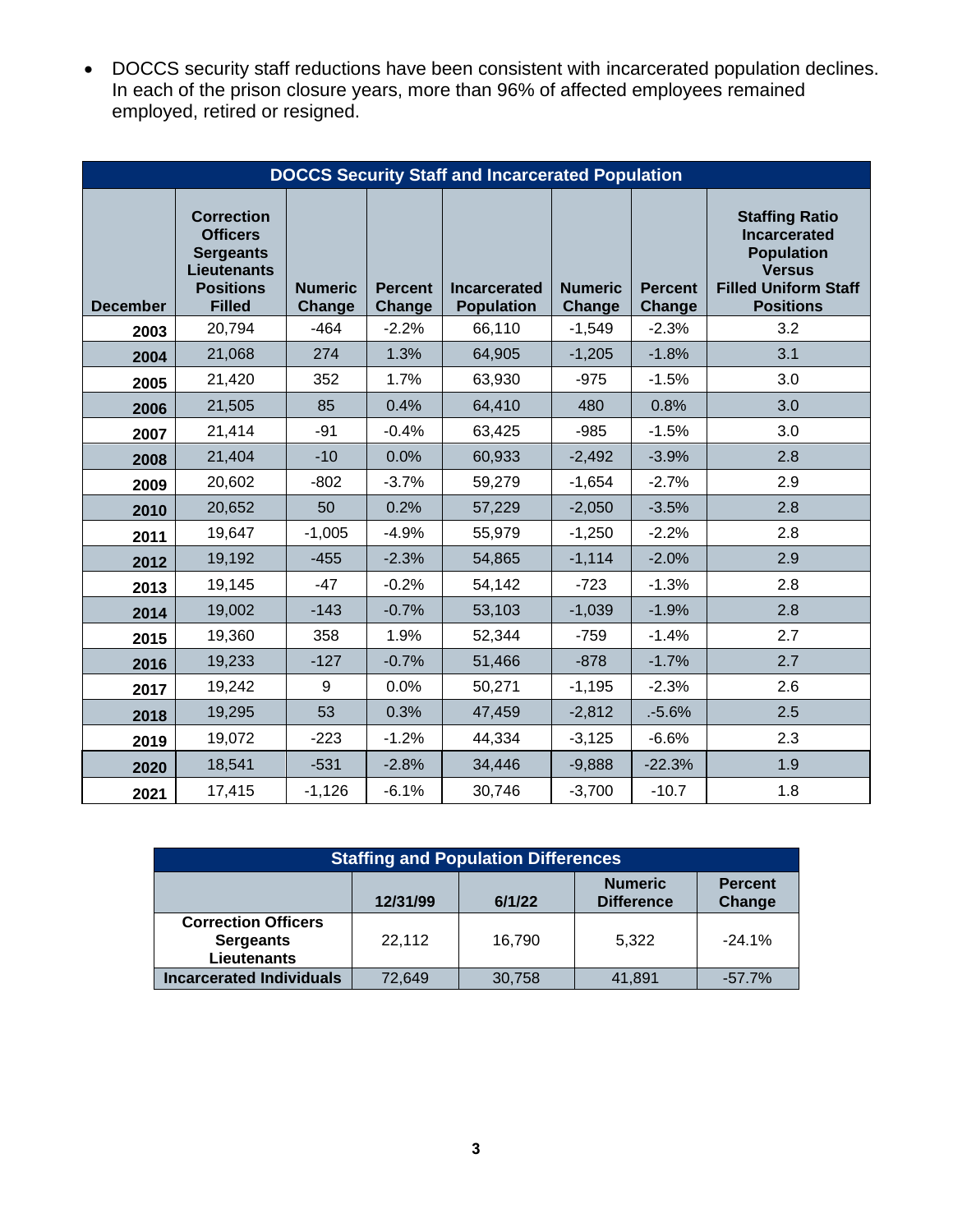|                 | <b>DOCCS Correctional Facility Security Personnel</b><br>Council 82/NYSCOPBA Staff |        |        |        |        |        |        |        |        |        |        |        |        |        |
|-----------------|------------------------------------------------------------------------------------|--------|--------|--------|--------|--------|--------|--------|--------|--------|--------|--------|--------|--------|
|                 | 2009                                                                               | 2010   | 2011   | 2012   | 2013   | 2014   | 2015   | 2016   | 2017   | 2018   | 2019   | 2020   | 2021   | 2022   |
| Council 82      |                                                                                    |        |        |        |        |        |        |        |        |        |        |        |        |        |
| Lieutenants     | 526                                                                                | 521    | 458    | 483    | 482    | 472    | 475    | 471    | 480    | 478    | 470    | 436    | 413    | 400    |
|                 |                                                                                    |        |        |        |        |        |        |        |        |        |        |        |        |        |
| <b>NYSCOPBA</b> |                                                                                    |        |        |        |        |        |        |        |        |        |        |        |        |        |
| Sergeants       | .236                                                                               | .256   | .169   | 1.196  | 1.190  | 1.175  | 1.172  | 1.179  | .193   | 1.184  | 1.171  | .094   | 1.028  | 999    |
| <b>Officers</b> | 18.955                                                                             | 18.930 | 17.945 | 17.741 | 17,627 | 17.569 | 17.635 | 17,601 | 17.581 | 17.528 | 17.431 | 17.071 | 15.974 | 15,391 |
| Subtotal        | 20.191                                                                             | 20,186 | 19,114 | 18.937 | 18.817 | 18.744 | 18.807 | 18.780 | 18.774 | 18.712 | 18.602 | 18.165 | 17,002 | 16,390 |
|                 |                                                                                    |        |        |        |        |        |        |        |        |        |        |        |        |        |
| Total           | 20,717                                                                             | 20.707 | 19.572 | 19,420 | 19,300 | 19.216 | 19.282 | 19,251 | 19.254 | 19.190 | 19.072 | 18.601 | 17.415 | 16,790 |

| Number and Percent of Incarcerated Individuals Convicted of a Violent Felony Offense<br>In Male Maximum and Medium Security Facilities<br>June 1st of Selected Years |                      |                                           |       |            |                                           |               |            |                                           |               |
|----------------------------------------------------------------------------------------------------------------------------------------------------------------------|----------------------|-------------------------------------------|-------|------------|-------------------------------------------|---------------|------------|-------------------------------------------|---------------|
|                                                                                                                                                                      | 2022<br>2012<br>2017 |                                           |       |            |                                           |               |            |                                           |               |
|                                                                                                                                                                      | <b>VFO</b>           | <b>Incarcerated</b><br><b>Individuals</b> | %     | <b>VFO</b> | <b>Incarcerated</b><br><b>Individuals</b> | $\frac{9}{6}$ | <b>VFO</b> | <b>Incarcerated</b><br><b>Individuals</b> | $\frac{9}{6}$ |
| <b>Maximum</b><br><b>Facilities</b>                                                                                                                                  | 19,173               | 23,969                                    | 80.0% | 17,639     | 21,715                                    | 81.2%         | 12,170     | 13,924                                    | 87.4%         |
| <b>Medium</b><br><b>Facilities</b>                                                                                                                                   | 15,041               | 27.416                                    | 54.9% | 13,686     | 24.950                                    | 54.9%         | 9,716      | 14.794                                    | 65.7%         |

**Note:** This table includes incarcerated individuals at the following parole program facilities: Edgecombe, Orleans, and Hudson PDP.

| <b>SHU Cell Occupants</b><br><b>Effective Beginning of Business</b> |          |          |          |          |  |  |  |
|---------------------------------------------------------------------|----------|----------|----------|----------|--|--|--|
| <b>Inmate Status</b>                                                | 3/1/2022 | 4/1/2022 | 5/1/2022 | 6/1/2022 |  |  |  |
| <b>SHU Disciplinary Sanction</b>                                    | 1312     | 607      | 161      | 287      |  |  |  |
| <b>KEEPLOCK Disciplinary Sanction</b>                               | 24       |          |          |          |  |  |  |
| <b>Administrative Segregation</b>                                   | 11       |          |          | 0        |  |  |  |
| <b>Involuntary Protective Custody</b>                               | 37       | 9        |          | 0        |  |  |  |
| <b>Pending Disciplinary Hearing</b>                                 | 242      | 74       | 125      | 115      |  |  |  |
| <b>Pending Movement From Unit</b>                                   | 85       | 30       |          | 0        |  |  |  |
| <b>Pending Investigation</b>                                        |          |          |          | 0        |  |  |  |
| <b>Special Watch</b>                                                | 4        |          |          | 0        |  |  |  |
| <b>Voluntary Protective Custody</b>                                 | 27       | 4        |          | 0        |  |  |  |
| <b>TOTAL SHU Cell Occupants</b><br>(Excluding Youthful Offenders)   | 1742     | 725      | 286      | 402      |  |  |  |

| Statewide Incarcerated Individuals Convicted of a Violent Felony Offense |        |        |        |        |        |          |  |
|--------------------------------------------------------------------------|--------|--------|--------|--------|--------|----------|--|
| End of Year                                                              | 2017   | 2018   | 2019   | 2020   | 2021   | 2022 YTD |  |
| <b>Violent Offenders</b>                                                 | 32.236 | 31.093 | 29.623 | 25.193 | 22.706 | 22.790   |  |

**Note:** This table includes individuals at the following parole program facilities: Edgecombe Residential Treatment, and Orleans and Hudson Parole Diversion Programs.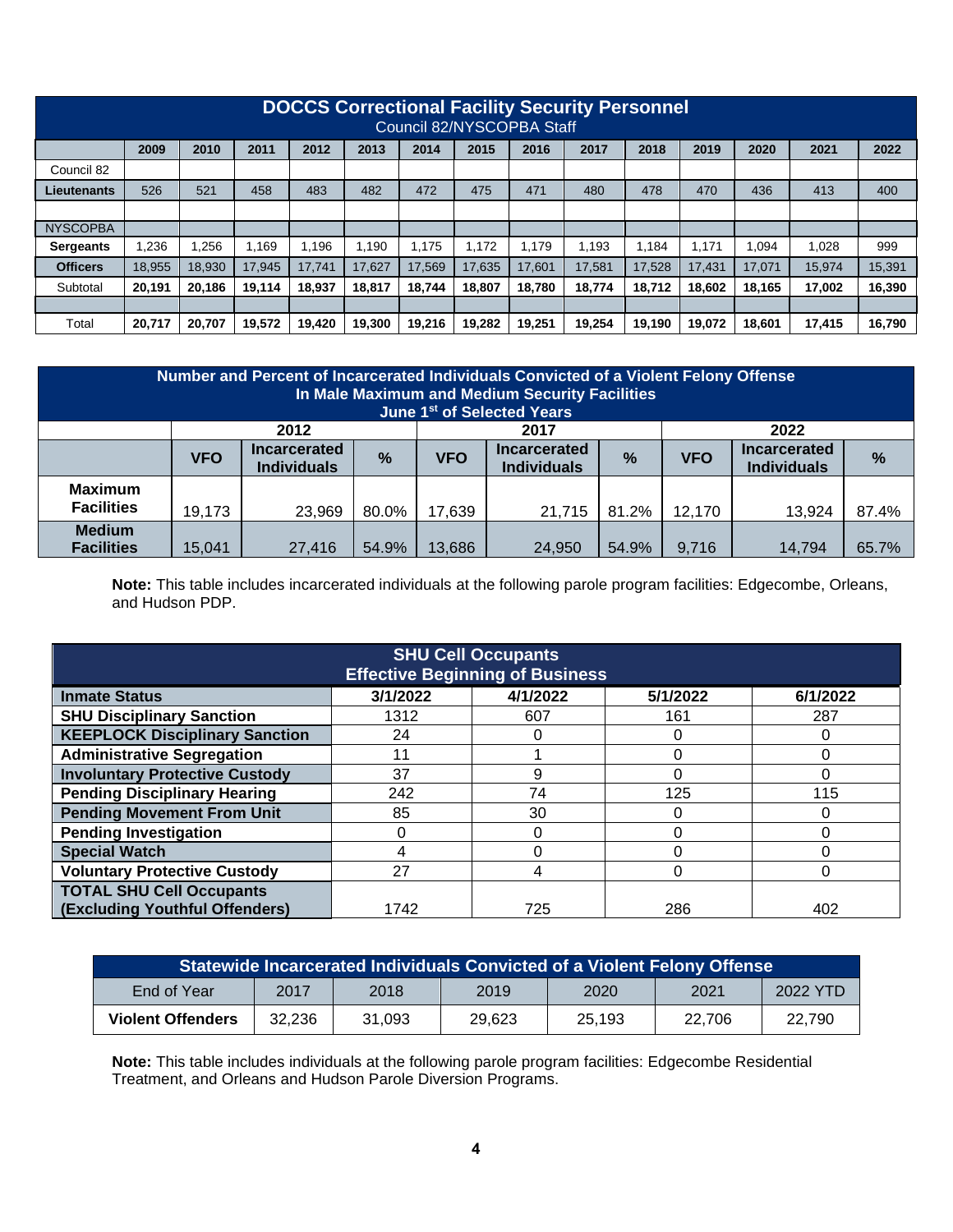| 2015 Releases by Return Rate                     |                          |                       |       |                                             |       |                                              |       |  |
|--------------------------------------------------|--------------------------|-----------------------|-------|---------------------------------------------|-------|----------------------------------------------|-------|--|
| <b>Release Type And</b><br><b>Release Cohort</b> | Total<br><b>Released</b> | <b>Total Returned</b> |       | <b>Return Type</b><br><b>New Commitment</b> |       | <b>Return Type</b><br><b>Parole Violator</b> |       |  |
| 2015 Releases                                    | 20,776                   | 8,744                 | 42.1% | 1.831                                       | 8.8%  | 6.913                                        | 33.3% |  |
|                                                  |                          |                       |       |                                             |       |                                              |       |  |
| Parole                                           | 8.352                    | 4.377                 | 52.4% | 681                                         | 8.2%  | 3.696                                        | 44.3% |  |
| <b>Conditional Release</b>                       | 10,259                   | 3,946                 | 38.5% | 729                                         | 7.1%  | 3,217                                        | 31.4% |  |
| <b>Maximum Expiration</b>                        | 2,165                    | 421                   | 19.4% | 421                                         | 19.4% | N/A                                          | N/A   |  |

**Note**: DOCCS defines recidivism as recommitment or return to NYS DOCCS custody after an incarcerated individual's sanctioned release to the community.

**Note**: DOCCS followed a 2015 release cohort of formerly incarcerated individuals for three years to obtain the return rate data in the above table.

| <b>Community Supervision Staffing and Cases by Region/Bureau*</b> |                  |                                                                               |  |  |  |  |  |
|-------------------------------------------------------------------|------------------|-------------------------------------------------------------------------------|--|--|--|--|--|
|                                                                   |                  | (start of month data - excludes staff and parolees in the revocation process) |  |  |  |  |  |
| <b>Region/Bureau</b>                                              | <b>Number of</b> | <b>Number of</b>                                                              |  |  |  |  |  |
|                                                                   | <b>Parolees</b>  | <b>Parole Officers &amp; Senior Parole Officers</b>                           |  |  |  |  |  |
| <b>Bronx Region</b>                                               |                  |                                                                               |  |  |  |  |  |
| <b>Bureau</b> I                                                   | 611              | 16                                                                            |  |  |  |  |  |
| <b>Bureau II</b>                                                  | 550              | $\overline{21}$                                                               |  |  |  |  |  |
| <b>Bureau III</b>                                                 | 381              | 13                                                                            |  |  |  |  |  |
| <b>Bureau IV</b>                                                  | 396              | $\overline{15}$                                                               |  |  |  |  |  |
| Bureau V                                                          | 456              | 16                                                                            |  |  |  |  |  |
|                                                                   |                  |                                                                               |  |  |  |  |  |
| <b>Brooklyn Region</b>                                            |                  |                                                                               |  |  |  |  |  |
| <b>Bureau I</b>                                                   | 632              | 26                                                                            |  |  |  |  |  |
| <b>Bureau II</b>                                                  | 469              | 21                                                                            |  |  |  |  |  |
| <b>Bureau III</b>                                                 | 679              | $\overline{22}$                                                               |  |  |  |  |  |
| <b>Bureau IV</b>                                                  | 733              | 26                                                                            |  |  |  |  |  |
|                                                                   |                  |                                                                               |  |  |  |  |  |
| <b>Central New York</b>                                           |                  |                                                                               |  |  |  |  |  |
| Northeast                                                         | 434              | 15                                                                            |  |  |  |  |  |
| Plattsburgh Sub                                                   | 263              | 9                                                                             |  |  |  |  |  |
| <b>Syracuse Belt</b>                                              | 428              | 16                                                                            |  |  |  |  |  |
| Syracuse                                                          | 698              | 26                                                                            |  |  |  |  |  |
| Utica                                                             | 762              | 24                                                                            |  |  |  |  |  |
| <b>Watertown Sub</b>                                              | 274              | 8                                                                             |  |  |  |  |  |
|                                                                   |                  |                                                                               |  |  |  |  |  |
| <b>Hudson Valley Region</b>                                       |                  |                                                                               |  |  |  |  |  |
| <b>New Rochelle</b>                                               | 587              | 15                                                                            |  |  |  |  |  |
| Peekskill                                                         | 562              | 16                                                                            |  |  |  |  |  |
| Albany                                                            | 735              | 24                                                                            |  |  |  |  |  |
| Schenectady                                                       | 708              | 21                                                                            |  |  |  |  |  |
| Poughkeepsie                                                      | 611              | 21                                                                            |  |  |  |  |  |
|                                                                   |                  |                                                                               |  |  |  |  |  |
| <b>Manhattan/Staten Island</b>                                    |                  |                                                                               |  |  |  |  |  |
| Manhattan Bureau II                                               | 366              | 15                                                                            |  |  |  |  |  |
| <b>Manhattan Bureau III</b>                                       | 646              | $\overline{12}$                                                               |  |  |  |  |  |
| Manhattan Bureau IV                                               | 634              | 13                                                                            |  |  |  |  |  |
| <b>Manhattan Bureau VI</b>                                        | 566              | 23                                                                            |  |  |  |  |  |